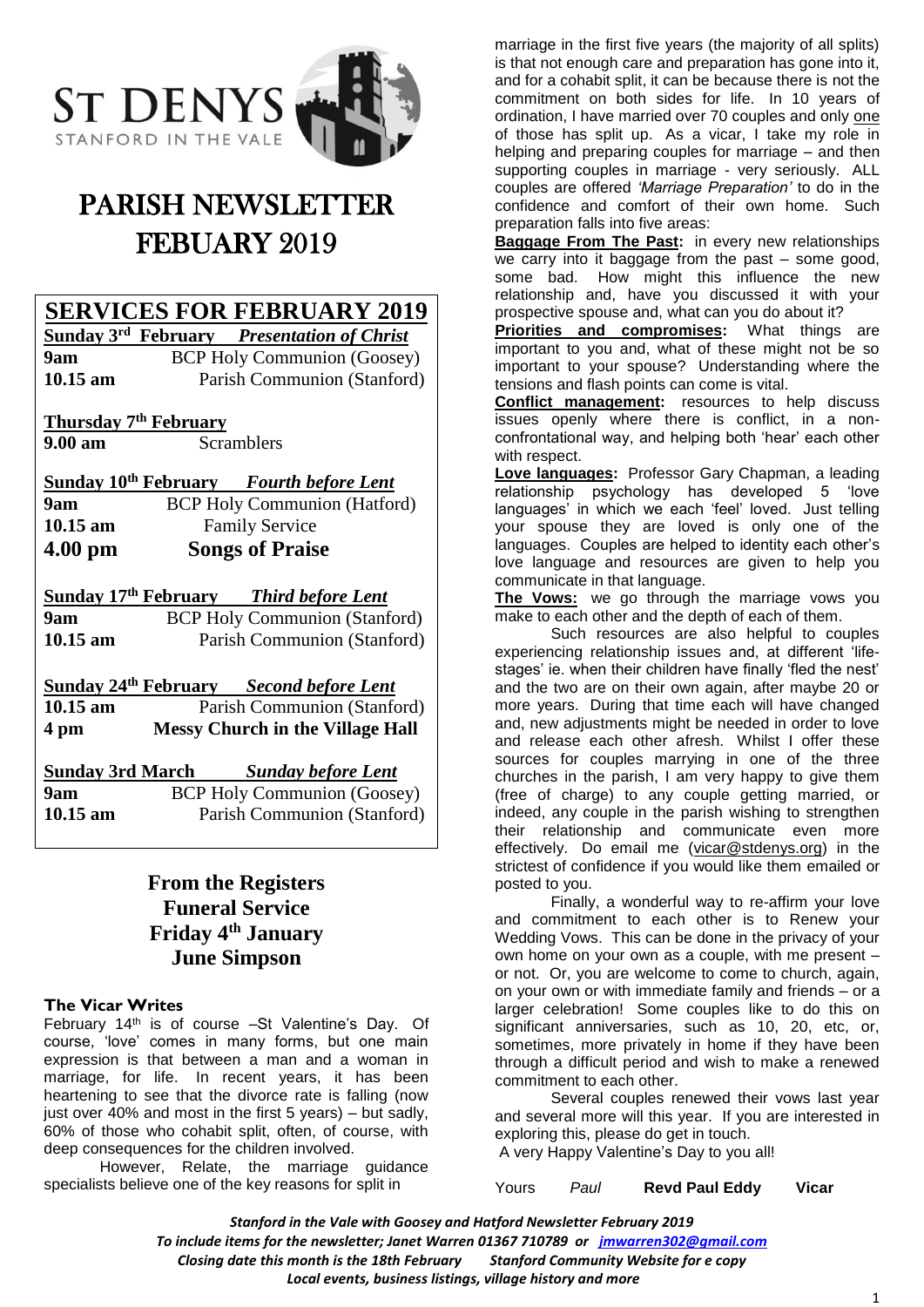**VICAR APPOINTMENTS -***The Vicar is always pleased to meet with any parishioner in need. Appointments ensure quality and/or priority time can be offered. To make an appointment, please call 01367 710267.*

| <b>WHO'S WHO IN THE PARISH?</b> |                                 |                  |  |
|---------------------------------|---------------------------------|------------------|--|
|                                 | <b>Vicar</b> The Revd Paul Eddy | 710267           |  |
| <b>Wardens</b>                  |                                 |                  |  |
| <b>Margaret Williams</b>        |                                 | 710254           |  |
| Nigel Archer                    |                                 | 718163           |  |
| Verger                          |                                 | Mrs Susan Mayall |  |

# **Sandra Toepher**

**Thank you** to all the people who sent cards and messages on the loss of Sandra and those who came to the farewell ceremony. It was such a great comfort to know that people care. £405 was raised for the Brain Tumour Charity.

#### **Popsie, Tony, Pauline, Charlie and Jasmine**

## **Formula Fitness, Yoga and Wellbeing**

Zumba every Tuesday evening from 6pm. Stability Ball every Tuesday evening from 7pm. Zumba Strong every Friday morning from 9.30am. All in large Village Hall. Contact Lou on 07980 065 35

# **Bored with Monopoly? Why don't you try boardGOATS!**

**boardGOATS** meets fortnightly on Tuesdays at the Horse and Jockey to play "Euro" style boardgames (i.e. modern games like Ticket to Ride,

Carcassonne, Catan and Bohnanza). You don't have to know any rules or how to play the games, as we explain as we go along.

We usually play shorter games from 7.30pm as people arrive, until 8pm when we will start something a little longer. For more details, see [https://boardgoats.org](https://boardgoats.org/) or email

[boardGOATS@gmail.com,](mailto:boardGOATS@gmail.com) alternatively just come along, grab a pint or a coffee from the bar, and join us for one of our next meetings**: 5th & 19th February, 5th & 19th March.**

> **The next Parish Council Meeting is on Wednesday 6 th February in the large Village Hall at 7.30 pm All welcome**

**Scramblers Thursday 7 th February 9.00-10.30** In the Church All toddlers and carers welcome

# **Stanford Drama Group Proudly present** *'DAISY DOES IT AGAIN'*

A Panto by Peter Ayre

Published by Lazy Bee Scripts

Can Daisy, the cow's magic horns foretell the future and help Eric Hood and his not so Merry Men & Women plus Buttons, Dame Doris & all their friends thwart the evil sheriff's dastardly plans to marry the beautiful Maid Marion.

## *Venue* **– Large Village Hall**

*Dates* **– 7 th ,8th ,9th February at 7.30pm Saturday 9th February – matinee at 2.30pm** *Tickets* **- £8.00/ £6.00 concessions** *Available from Stanford Coffee Shop next to the Coop. Enquiries*: Tel 01367 710400

**Fairtrade Stall Saturday 9th February St Denys'Church 10am - 12 noon**  Fairtrade food, drink and gifts from the Mustard Seed shop in Faringdon.

#### **STANFORD'S BOOTCAMPS- 2019**

**Saturdays** at 8am at Stanford in the Vale Football field Packages offered from as little as £6 per session! Sign up/ find out more: **GETBUFFALOFIT.COM E: BUFFALOBOOTCAMP@OUTLOOK.COM T: 07393395338**

## '**SONGS of PRAISE' – Sunday 10th February at 4pm**

If you enjoy singing hymns, come and join us in St Denys' Church for an informal service in the style of the popular BBC programme. Choose your own favourite hymn or just come and enjoy singing what others have chosen. To make a request, complete a form from which you will find on the Welcome Table in the church, and return it to the box by Friday,  $8<sup>th</sup>$ February.

# **Stanford Art Group Meeting Monday 11th February Stanford Village Hall at 7.30-9.30pm Annual General Meeting**

Non members welcome (£4), Members (£2) Visit Stanford Art Group on Facebook for more information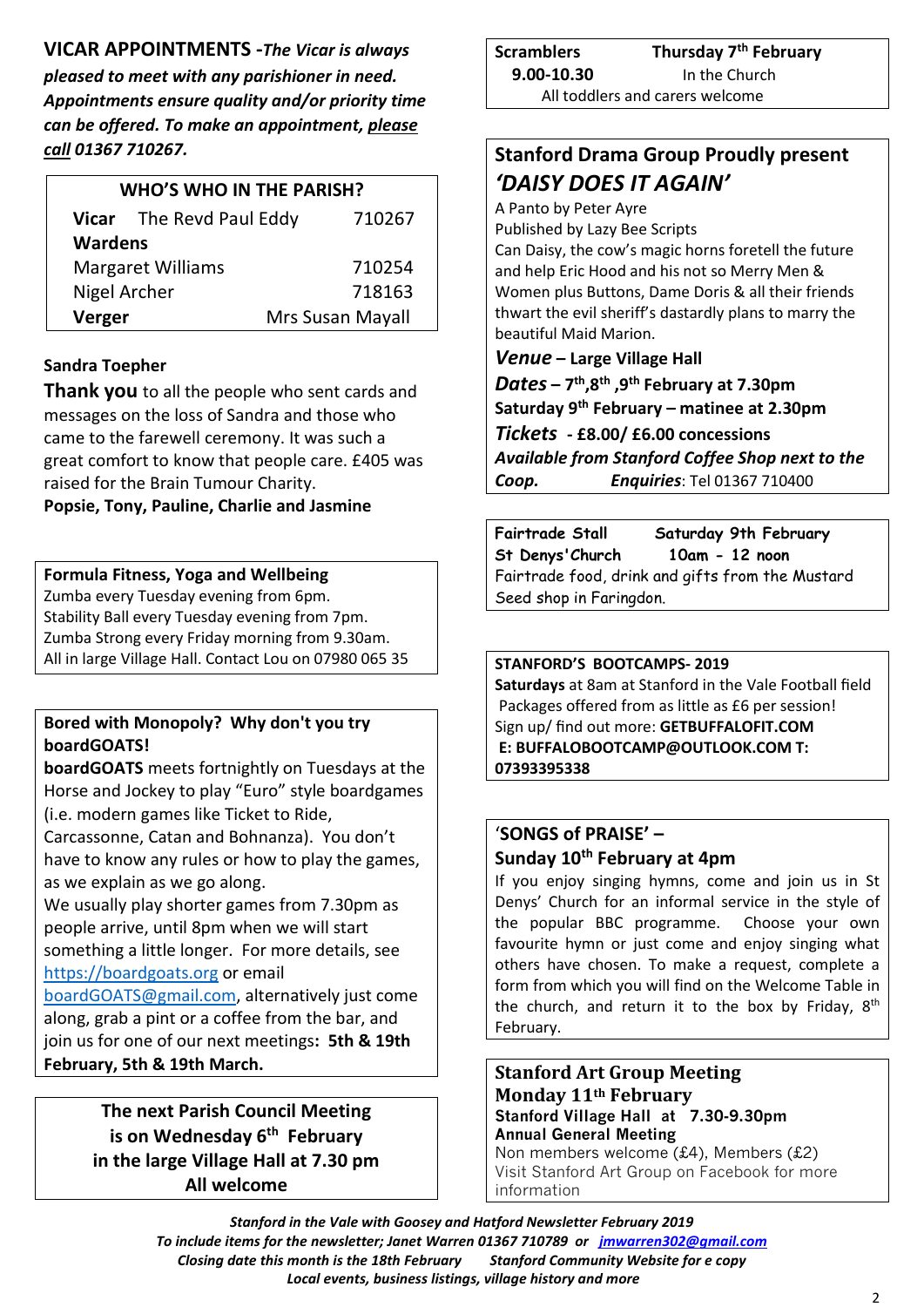**Stanford In The Vale And District Local History Society meeting at Stanford Village Hall, in the Small Hall on Tuesday 12th February Start time** 7:45 p.m. Short AGM followed by Talk: Recent Progress on Restoration of Wilts and Berks Canal Speaker: Brian Stovold Visitors welcome (£3 entrance) Refreshments and raffle Further information: Contact Phil Morris, 01367 710285

#### **Stanford in the Vale CE Primary School**

**Bags2School-** This is an event open to the whole community. Please help raise funds for your local school by donating unwanted clothing. They accept the following 'good quality' items for RE-USE: Men's, Ladies' and Children's clothing Paired shoes (tied together or elastic band around) Handbags, Hats, Bags, Scarves and ties, Jewellery Lingerie, Socks, Belts, Soft toys, Household linen Household curtains, Household towels Household bedding (bed sheets, pillow cases and duvet covers) Please drop off unwanted clothing to the school hall at the following times:- **12th February from 3.00pm to 7.00pm and 13th February 7.30am to 9.00am** Your donation can be made in any plastic bag. Friends of Stanford School (FOSS)

#### **FARINGDON & DISTRICT U3A meeting on**

**Thursday 14th February** in the Faringdon Corn Exchange at 2.30pm. The speaker will be **Anthony Burdall,** talking on **Alycone Round Britain,** his personal experience of sailing around Britain. The talk is accompanied with amazing photographs, taken from the water. Anthony will speak about the many "magic moments" resulting from the weather, places and people he met during this life-changing trip.

Refreshments are available after the talk. All members are welcome but visitors are required to pay £1.50. Further information available from the chairman Margaret Brown on 10367 615 385 or the web site https:/faringdondistrictu3a.com/

**Stanford Women's Institute will meet on Wednesday 20th February** at 7.30pm in the Village Hall. Visitors are always welcome. £3 charge for non-members.

# **Chatterbox Small Village Hall Every Thursday from 10 – 12 noon**

All are welcome to call in for a drink, catch up with friends or meet new ones. Occasional raffles, quizzes and bring and buy.

**Cast On! Knitting and Crochet Group** Fun, friendly and free. We meet every 2nd Wednesday of the month at the Horse & Jockey from 7pm until 9.30pm (ish). Bring along your current project or ask us to show you how. Contact: Ruth Chester Email: [caston@tlkc.co.uk](mailto:caston@tlkc.co.uk) Tel: 710362



**CHURCH** - but not as you may know it! Come and join us for an hour of crafts, discussion and singing based on a Biblical theme, followed by afternoon tea. For all the family! **4-5.30pm In The Village Hall**

#### **Monthly Film Afternoon for Over 50's**

Come and enjoy a cinema afternoon on 4**th Monday of each month** in the small Hall at Stanford in the vale Village hall. **Starts at 2pm.** Tea and coffee plus cakes and supplied with the film for **£3.50 per person. Next showing is on Monday 25 th February 2019** For information on the film showing you can call into Chatterbox or phone Mandy on 07827 235 429 This event is organised by the Community Network team at Age UK Oxfordshire.

**STANFORD-IN-THE-VALE GARDENING CLUB.** The next meeting will be on **Wednesday 27th February** at 7.30pm in the large hall of the Village Hall. The speaker to be announced. Refreshments and a raffle. For more information contact Rosemary Packer tel.710455. **GARDENING TIP OF THE MONTH.** Have all roses pruned by Valentine's Day for a good summer display.

# **Future Events**

**Whalebone - Totally Plucked Tour** comes to **Stanford in the Vale Village Hall on Saturday 9th March 2019**

**Whalebone's Totally Plucked** tour features high energy acoustic music alongside haunting atmospheric tunes, played on guitars, baritone guitars, bouzouki and mandolin by duo Steve Downs and Char Watson. The show includes brand-new material from their latest album 'Mirabilia', inventive interpretations of traditional music, rock classics and original material from their award-winning albums along with tall tales, folklore and myths which inspired the music. This will be a rare chance to see Whalebone perform an allguitar show, due to the temporary unavailability of fiddler Sarah.